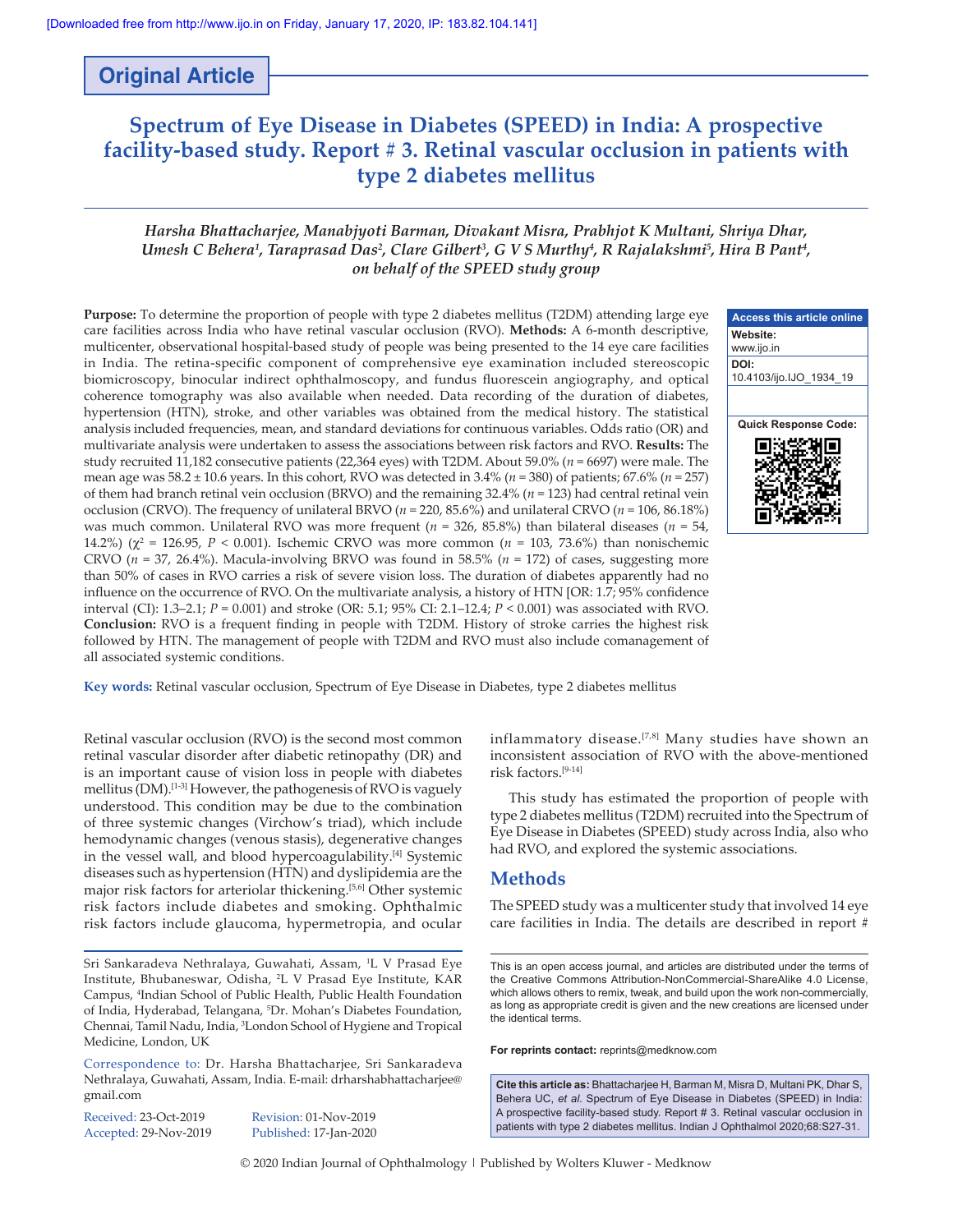1. In brief, the SPEED was a descriptive observational study of consecutive ophthalmic patients with T2DM presenting to the vitreoretinal service of participating eye care facilities which were widespread across India between the period of August 2016 and January 2017. Approval was obtained from the institutional ethics committee of each study center and the study was conducted as per the tenets of the Declaration of Helsinki on human research, after taking a written consent. The approvals from the individual ethics committee were submitted to the Indian Institute of Public Health (IIPH), Hyderabad. No patient or family was given any financial assistance in cash or kind.

The pretested questionnaire was administered to people who were included in the study. The data collection software and app base using Java were supplied to all participating centers on‑line. Stata14SE for Windows (Stata Corp., TX, USA) was used for statistical analysis.

The study proforma included age, gender, type of DM and duration, history of other systemic risk factors [HTN, cardiovascular diseases (CVDs), and history of stroke], treatment for diabetes, and status of diabetes‑related biochemical parameters including HbA1c levels on presentation to the retina service. Ocular evaluation consisted of comprehensive eye examination (measurement of distance and near-visual acuity using the Snellen's chart placed at 6 m, ocular motility, adnexal examination, slit-lamp examination of the anterior segment, and measurement of intraocular pressure with applanation tonometer, detailed slit‑lamp biomicroscopy using 90D lens, and indirect ophthalmoscopy), and investigations such as fundus fluorescein angiography (FFA) and optical coherence tomography (OCT) when needed were also done.

Retinal vein occlusion, when present, was classified into either branch retinal vein occlusion (BRVO) or central retinal vein occlusion (CRVO). Based on the location and FFA characteristics, the BRVO was further classified into BRVO major and BRVO macula. The CRVOs were classified into ischemic or nonischemic CRVO. The diagnosis was separately made for the right and left eyes.

The status of the diabetes was determined based on the Indian Council of Medical Research (ICMR) guidelines.[15] We defined a good control of DM when the recent plasma glucose level was as follows: fasting: <110 mg/dL, 2‑h post‑load glucose <140 mg/dL, and HbA1c < 5.7%. We defined a person as diabetic when the recent plasma glucose level was >126 mg/dL, 2‑h post‑load glucose >200 mg/dL, random >200 mg/dL, and HbA1c >6.5%. HTN was defined (as per the Indian standards) as normal when the blood pressure was less than 130/85 mmHg and hypertensive when the blood pressure was more than 140/90 mmHg.<sup>[16]</sup> Stroke was defined as per the World Health Organization (WHO) standards by three criteria<sup>[17]</sup>: (1) in which an area of brain is transiently or permanently affected by ischemia or bleeding or (2) in which one or more brain blood vessels are primarily involved in a pathological process, or (3) a combination of these conditions.

Statistical analysis was performed using Stata14SE software for the Windows (Stata Corp, TX, USA) and the analysis was performed using Chi‑square test. Univariate and multivariate logistic regression analyses were undertaken to identify the risk. To evaluate the effects of the systemic association, discrete logistic regression analysis was performed using the association of HTN and CVD, with stroke as an independent variable along with the RVO as the dependent variable. A *P* value of <0.05 was considered statistically significant.

#### **Results**

The study was conducted among all patients with T2DM who attended vitreoretina department with various eye complains in 14 different eye care facilities spread across different geographical locations of India. The study period was from August 2016 to January 2017. A total of 11,182 consecutive patients (22,364 eyes) suffering from T2DM were recruited for the study. All the cases fulfilled the inclusion criteria of the study.

In this cohort, a total of 380 (3.4%) subjects had RVO (both BRVO and CRVO together) and the remaining subjects had other vitreoretinal diseases. About 59.0% (*n* = 6597) of participants were male. The mean age of the patients was  $58.2 \pm 10.6$  years. The duration of diabetes varied from  $\geq$ 5 to  $\geq$ 16 years.

BRVO was found in 294 eyes of 257 patients (67.6% of all RVO) and 37 patients (14.4%) of them had bilateral involvement. CRVO was found in 140 eyes of 123 patients (32.4% of all RVO) and 17 patients (13.8%) had bilateral involvement. The ratio between BRVO and CRVO in the diabetic population was found to be 2:1. Altogether, unilateral RVO is more common  $(\chi^2 = 126.95, P < 0.001)$  [Table 1]. Among the unilateral group, right eye involvement was marginally more than the left eye.

About 58.5% (*n* = 172) of eyes of BRVO had macula involvement, where superior temporal retinal vein or tributary branch vein was affected. Around 41.5% of eyes (*n* = 122) had BRVO in one of the four major venules without macular involvement. Macula‑involving BRVO was found to be more common than nonmacula‑involving BRVO. Ischemic CRVO  $(n = 103)$  was found 2.8 times more than the nonischemic CRVO (*n* = 37) [Table 2].

The maximum frequency of BRVO was within 5 years of detection of DM  $(n = 151, 34.4\%)$ , and thereafter the frequency is more or less the same in each 5 years interval up to more than 16 years of diabetic age, whereas CRVO was less in the group of patients who were within 6–10 years of diabetic age. In other age groups, the frequency distribution was similar [Table 3].

RVO is more common in patients with uncontrolled and poorly controlled diabetes (*n* = 208, 72.5%) [Table 4]. On the multivariate analysis, a history of HTN (57.2% of subjects)[odds ratio (OR): 1.7; 95% confidence interval (CI): 1.3–2.1; *P* = 0.001] and stroke (OR: 5.1; 95% CI: 2.1–12.4; *P* < 0.001) was significantly associated with RVO [Table 5].

## **Discussion**

The association of DM with RVO has been studied worldwide. This is the first study in India where data were collected from 14 different cities covering the entire country and a standard diagnostic criterion was adopted. DR is the important and blinding complication of DM in the adult population. RVO and DR share certain common clinical ophthalmoscopic findings in the ocular fundus. In retinal vein occlusion, the venules of the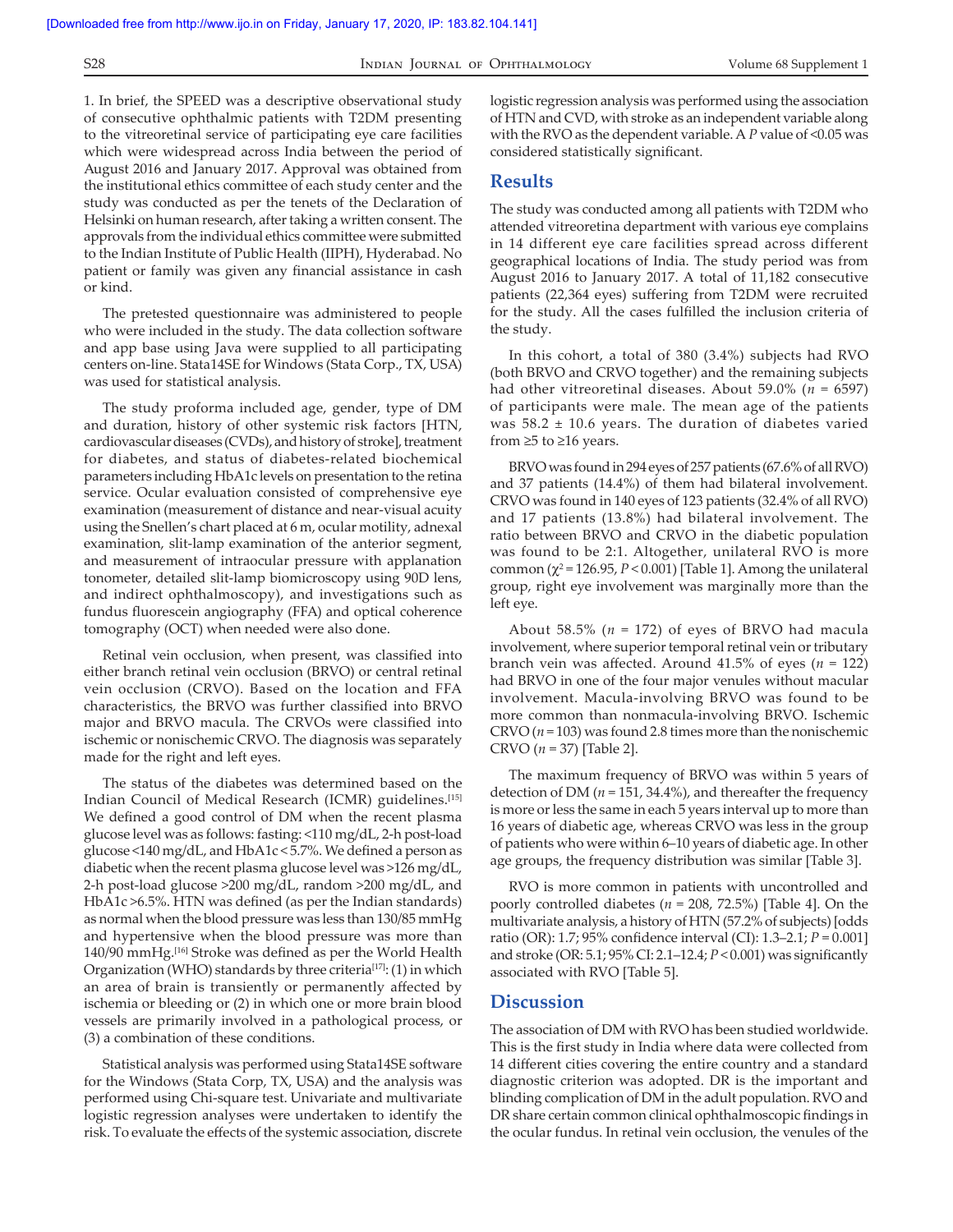| Table 1: Clinical profile of RVO in diabetic population |             |        |                            |                            |                        |                |  |  |  |  |
|---------------------------------------------------------|-------------|--------|----------------------------|----------------------------|------------------------|----------------|--|--|--|--|
| Category                                                | No. of      | No. of | No. of subjects Both       | <b>No. of subjects One</b> | Right eye ( <i>n</i> , | Left eye $(n,$ |  |  |  |  |
|                                                         | subjects    | eves   | eyes' involvement $(n, %)$ | eye involvement $(n, %)$   | $\%$                   | $\%$           |  |  |  |  |
| <b>BRVO</b>                                             | 257 (67.6%) | 294    | 37 (14.40%)                | 220 (85.60%)               | 125 (48.64%)           | 95 (36.96%)    |  |  |  |  |
| <b>CRVO</b>                                             | 123 (32.4%) | 140    | 17 (13.82%)                | 106 (86.18%)               | 53 (43.09%)            | 53 (43.09%)    |  |  |  |  |
| Total                                                   | 380         | 434    | 54                         | 326                        | 178                    | 148            |  |  |  |  |

RVO: Retinal vascular occlusion; BRVO: branch retinal vein occlusion; CRVO: Central retinal vein occlusion, Total number of patients with T2DM with VR complaints screened=11,182 (22,364 eyes); total number of RVO detected, *n*=380 (434 eyes); male: *n*=6697 (59%); female: *n*=4562 (41%); average age=58.2±10.6 years; BRVO: CRVO=2:1

| Table 2: Vision-threatening RVO in diabetic population |                                                    |  |                            |                                             |     |  |  |  |  |
|--------------------------------------------------------|----------------------------------------------------|--|----------------------------|---------------------------------------------|-----|--|--|--|--|
|                                                        | BRVO, no. of eyes $(n, %)$                         |  | CRVO, no. of eyes $(n, %)$ |                                             |     |  |  |  |  |
| Macula<br>involved                                     | involved                                           |  |                            | Macula not Total Ischemic Nonischemic Total |     |  |  |  |  |
|                                                        | 172 (58.5%) 122 (41.5%) 294 103 (73.6%) 37 (26.4%) |  |                            |                                             | 140 |  |  |  |  |

RVO: Retinal vascular occlusion; BRVO: branch retinal vein occlusion; CRVO: Central retinal vein occlusion, About 58.5% of BRVO and 73.6% of CRVO presented with severe vision loss; as all the centers were tertiary eye care center, the RVO cases were not fresh cases

#### **Table 3: Duration of diabetes in people with retinal vascular occlusions**

| <b>Diabetes</b> | <b>Right eye</b> |      | Left eye        |       | <b>Both eyes</b> |      |  |
|-----------------|------------------|------|-----------------|-------|------------------|------|--|
| duration        | <b>Patients</b>  | %    | <b>Patients</b> | %     | <b>Patients</b>  | $\%$ |  |
| $\leq$ 5 years  | 69               | 38.3 |                 | 35.8  | 14               | 25.9 |  |
| 6-10 years      | 45               | 25   | 38              | 25.2  | 8                | 14.8 |  |
| $>11-15$ years  | 32               | 17.8 | 31              | 20.5  | 17               | 31.5 |  |
| >16 years       | 34               | 18.9 | 28              | 18.5  | 15               | 27.8 |  |
| Total           | 180              | 100  | 151             | 100.0 | 54               | 100  |  |

#### **Table 4: Status of diabetes control at presentation in people with retinal vascular occlusions**

| <b>Control of</b> | <b>Right eye</b> |      | Left eye        |      | <b>Both eyes</b> |      |  |
|-------------------|------------------|------|-----------------|------|------------------|------|--|
| diabetes          | <b>Patients</b>  | %    | <b>Patients</b> | %    | <b>Patients</b>  | $\%$ |  |
| Well-controlled   | 40               | 222  | 39              | 25.8 | 8                | 14.8 |  |
| Some control      | 67               | 372  | 57              | 378  | 28               | 51.8 |  |
| Not controlled    | 46               | 25.6 | 36              | 23.8 | 15               | 27.8 |  |
| No data           | 27               | 15   | 19              | 126  | 3                | 5.6  |  |
| Total             | 180              | 100  | 151             | 100  | 54               | 100  |  |

retina are dilated and tortuous and there are cotton wool spots with retinal edema. CRVO occurs at the disc,<sup>[18]</sup> whereas BRVO occurs at the arteriovenous crossing site.[19] RVO is further subdivided into ischemic and nonischemic types.

Epidemiological and other studies documented various findings regarding the association of RVO and DM. Shahsuvaryan and Melkonyan<sup>[20]</sup> and others<sup>[9,11,14,21]</sup> reported positive association between RVO and DM. In a pooled data analysis of different cohorts, Cugati *et al*. [22] described RVO as a risk factor for cardiovascular mortality in the diabetic population of 43–69 years of age group. Mohamed *et al*. [23] and Ehters and Fekrat<sup>[24]</sup> found that only 5% of RVO had a systemic association with diabetes. In a meta-analysis of public

health data (Brno, Czech Republic), Kolar<sup>[25]</sup> found that DM and some other systemic factors such as HTN, high-density lipoprotein, and PAD are strong risk factors for RVO. The authors also concluded that pathogenesis of CRVO and BRVO is multifactorial and ill-understood till date.

Hayreh *et al*. [13] and others[14,26‑28] documented that uncontrolled DM in the male gender and older age increases the risk of RVO. Beaver Dam Study<sup>[9]</sup> similarly documented strong association between BRVO and DM (OR: 2, 43; 95% CI: 1.04–5.70) and HTN (OR: 542; 95% CI: 2.18–3.47). Stem *et al*. [28] in a longitudinal study conducted among 1,300 clinic‑based patients in the United States found an association between CRVO and end‑organ damage from DM [hazard ratio (HR) = 1.53; 95% CI: 1.28–1.84] along with other systemic risk factors. Several studies have also shown that uncontrolled DM in male gender and older age increases the risk of RVO in them.[13,14,26,27]

Klen *et al.*<sup>[26]</sup> and others<sup>[29-31]</sup> could not find any constant relationship between DM and RVO. The Eye Disease Case‑control Study Group[7] documented that DM in a diverse group of patients in the United States did not increase the risk of CRVO, but HTN alone increases the risk of CRVO in 66% of subjects. However, DM, HTN, and HLD together increase the risk of developing CRVO in 58% of subjects in comparison to those who do not have the above three systemic conditions together.

Jeganathan *et al*. [32] compiled different studies and found a constant but varied association of DM and RVO. The Eye Disease Case-control Study Group<sup>[7]</sup> implicated HTN as a risk factor for BRVO in 50% of cases. Lam *et al.*[33] also could not find any association between DM and BRVO. Zhou *et al.*[4] and Rehak and Rehak<sup>[34]</sup> described only HTN as risk factor for  $RVO$ . In the Beijing eye study<sup>[4]</sup> (population-based longitudinal study), no risk association was found between DM and BRVO.

Singapore Malay Eye Study<sup>[35]</sup> recorded HTN as a risk factor for RVO rather than DM. The study also documented a lower prevalence of RVO in the Asian population than Caucasians as found in the Blue Mountains Eye Study.[9] However, Dodson *et al*. [12] described Asians are at higher risk for RVO than Caucasians in the diabetic population. Stem *et al.*[28] found a higher risk of CRVO in the African American general population but did not comment about the association between DM and RVO. So it is apparent that epidemiological and other studies could not establish a definite relationship between DM and RVO.

About 3.4% of the patients with diabetes with vitreoretinal problems of the present cohort had RVO. This is higher than in the population‑based prevalence studies such as Blue Mountain Eye Study, the Framingham Eye Study, $[27]$  and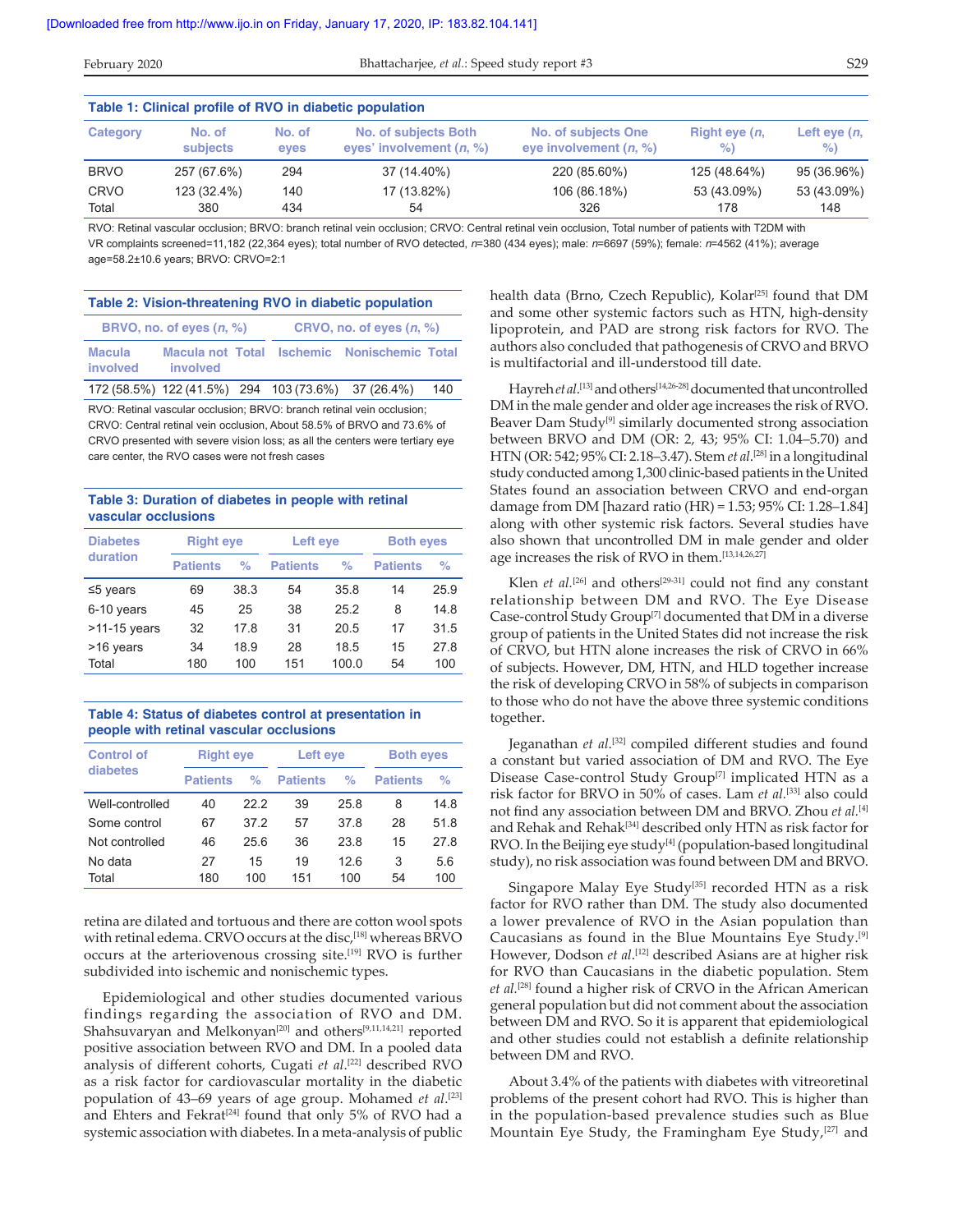**Table 5: Association between systemic diseases and retinal vascular occlusion: univariate and multivariate analyses, and age- and sex-adjusted analysis**

| <b>Systemic</b> |       | <b>Retinal vein occlusion</b> |           |              |           | Univariate analysis |          |         | <b>Multivariate analysis</b> |              |          |         |  |
|-----------------|-------|-------------------------------|-----------|--------------|-----------|---------------------|----------|---------|------------------------------|--------------|----------|---------|--|
| disease         |       | <b>Yes</b>                    | <b>No</b> | <b>Total</b> | <b>OR</b> | 95% CI              | $\chi^2$ | P       | <b>OR</b>                    | 95% CI       | $\chi^2$ | P       |  |
| Hypertension    | No    | 106                           | 5660      | 5416         | 1         |                     |          |         |                              |              |          |         |  |
|                 | Yes   | 171                           | 5245      | 5766         | 1.9       | $1.5 - 2.4$         | 25.4     | < 0.001 | 1.7                          | $1.3 - 2.1$  | 17.78    | 0.001   |  |
|                 | Total | 277                           | 10.905    | 11,182       |           |                     |          |         |                              |              |          |         |  |
| <b>CVD</b>      | No    | 252                           | 10.277    | 10,529       | 1         |                     |          |         | 1.0                          |              |          |         |  |
|                 | Yes   | 25                            | 628       | 653          | 1.4       | $0.9 - 2.1$         | 2.48     | 0.115   | 1.3                          | $0.8 - 2.0$  | 1.48     | 0.056   |  |
|                 | Total | 277                           | 10.905    | 11.182       |           |                     |          |         |                              |              |          |         |  |
| Stroke          | No    | 271                           | 10.862    | 11133        |           |                     |          |         |                              |              |          |         |  |
|                 | Yes   | 6                             | 43        | 49           | 5.3       | $2.2 - 12.7$        | 17.6     | < 0.001 | 5.1                          | $2.1 - 12.4$ | 15.67    | < 0.001 |  |
|                 | Total | 277                           | 10.905    | 11.182       |           |                     |          |         |                              |              |          |         |  |

OR: Odds ratio: CI: Confidence interval; CVD: Cardiovascular disease

Beaver Dam Eye Study<sup>[26]</sup> where the prevalence of RVO was 1.6%, 0.15%, and 0.8%, respectively. Unlike other studies, this study was a facility-based study and almost 50% of RVO cases had a visual impairment. Opportunistic screenings explain the proportionally higher prevalence of RVO in the diabetic population in the study. All the recruited patients self-reported in the eye care facilities for treatment of their eye complaints. It probably reflects the eye-care-seeking behavior of the population. In this study, unilateral RVO was more frequent than bilateral disease (326/54 eyes) and it was statistically significant ( $\chi^2$  = 126.95, *P* < 0.001). BRVO was more frequent than CRVO which does not differ from other reports. More than half of the BRVO patients had a risk of developing vision loss due to macular edema. In diabetic population, ischemic CRVO was 2–8 times more in comparison to nonischemic group suggesting risk of vision loss.

We observed that uncontrolled or poorly controlled DM was related to RVO and not merely the duration of DM. We also report a strong association of HTN and CVD with RVO in the Indian population. On the multivariate analysis, a history of HTN (OR: 1.7; 95% CI: 1.3–2.1; *P* = 0.001) and stroke (OR: 5.1; 95% CI: 2.1–12.4; *P* < 0.001) was associated with RVO. Many investigators as described earlier also implicated HTN and CVD as important risk factors for RVO in the diabetic population.

The limitation of this study was that it was an opportunistic hospital-based screening among the patients who attended in VR department, and hence it did not estimate the prevalence of RVO in the population. We did not collect renal function or hematocrit data. This study did not measure anthropometry, particularly body mass index which is also associated with RVO.[12] Despite the odds, the strength of the study was that it was the first pan India study and used a uniform protocol.

## **Conclusion**

This facility-based opportunistic study provides summary data on the occurrence and risk factors of RVO disease among people with T2DM in India. Though the patient pool was from different parts of the country, yet it did not represent the entire population in general. The study documented that vascular retinopathy was the second most common vascular lesion in people with diabetes and which occurred more often in uncontrolled diabetes. About 3.4% of the vitreoretinal problems in patients with diabetes are due to RVO. Stroke, HTN, and CVDs are important systemic association and HTN and stroke were significant risk factors. For prevention and holistic management of retinal vascular disease in people with diabetes, attention to the systemic condition is important.

## **SPEED study participating clinical facility organizations and investigators**

- 1. Aravind Eye Hospital, Madurai (Dr. Kim Ramasamy, MD)
- 2. Divyajyoti Trust, Surat, India (Dr. Rohan Chariwala, MD; Dr. Uday Gajiwala, MD)
- 3. Dr Mohan's Diabetes Specialities Centre and Madras Diabetes Research Foundation, Chennai, India (Dr. R Rajalakshmi, MD)
- 4. Dr. Rajendra Prasad Center for Ophthalmic Sciences, New Delhi (Dr. Rohan Chawla, MD; Dr Atul Kumar, MD)
- 5. Dr. Shroff's Charity Eye Hospital, Delhi, India (Dr. Manisha Agarwal, MD)
- 6. H V Desai Eye Hospital (Dr. Kuldeep Dole, MD; Dr. Madan Despande, MD)
- 7. Little Flower Eye Hospital, Angamaly, India (Dr. Thomas Cherian, MD)
- 8. L V Prasad Eye Institute, Bhubaneswar, India (Dr. Umesh C Behera, MD)
- 9. L V Prasad Eye Institute, Hyderabad, India (Dr. Rajeev Reddy, MD; Dr. Taraprasad Das, MD)
- 10.Netra Nirmay Niketan, Purba Midnapur, Bengal (Dr Asim Sil, MD)
- 11.Post Graduate institute of Medical Education and Research, Chandigarh, India (Dr. Ramandeep Singh, MD; Dr. Mangat Dogra, MD)
- 12.Pushpagiri Eye Institute, Hyderabad, India (Dr. K Viswanath, MD)
- 13. Sankara Nethralaya, Chennai, India (Dr. Muna Bhende, MD)
- 14.Sri Sankaradeva Netralaya, Guwahati, India (Dr. Harsha Bhattacharjee, MS)

#### **Acknowledgement**

The authors wish to extend their gratitude to all the 14 eye care facilities across which participated in the SPEED study and for sharing their valuable data for the same.

#### **Financial support and sponsorship**

The Queen Elizabeth Diamond Jubilee Trust, London, UK.